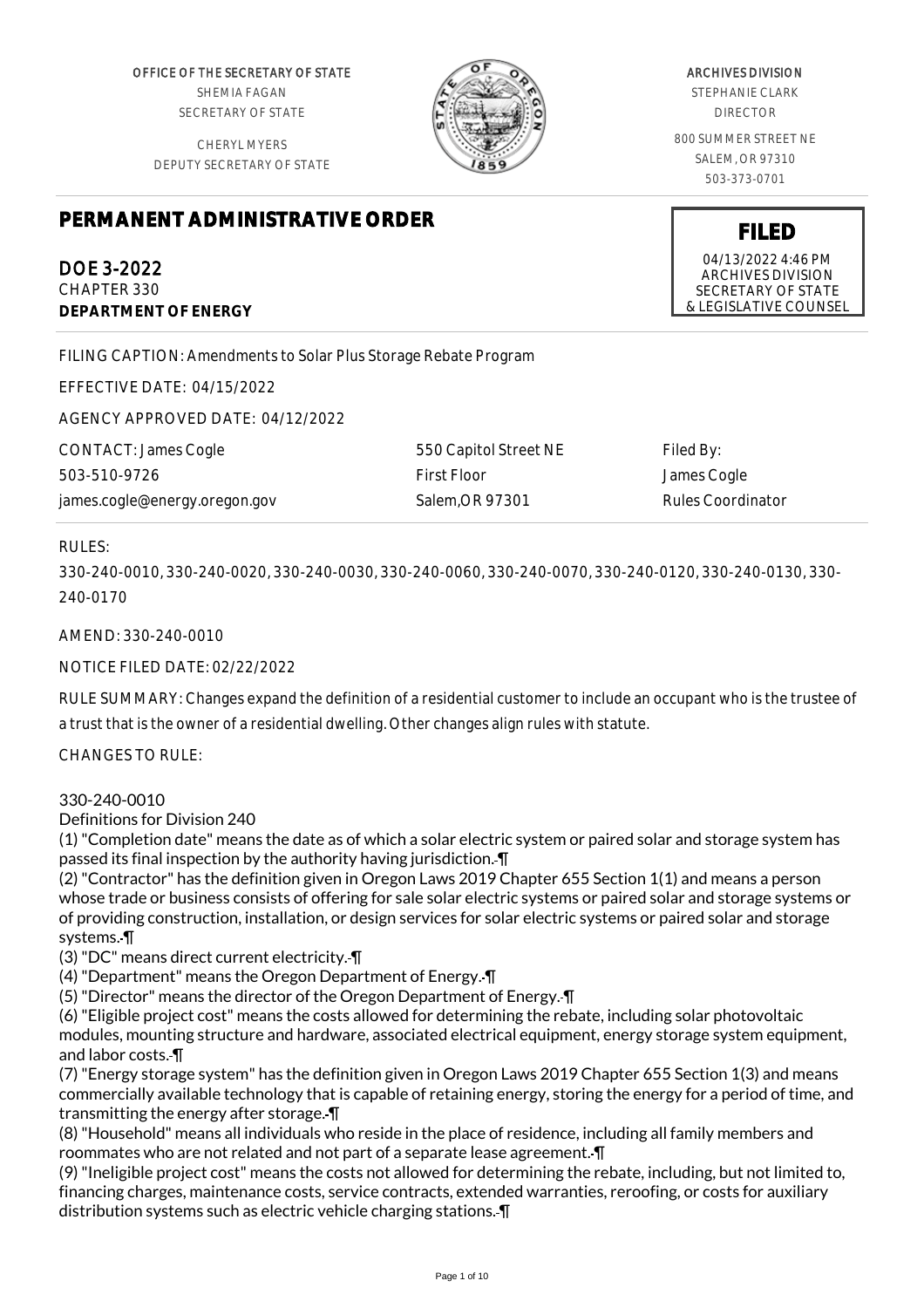(10) "Low- or moderate-income residential customer" means a residential electrical utility customer whose household income is less than or equal to 100 percent of state median income adjusted for household size. I (11) "Net cost" has the definition given in Oregon Laws 2019 Chapter 655 Section 1(5) and means the actual cost of the purchase, construction, and installation of a solar electric system or a paired solar and storage system, minus any incentive received for the system from the electric utility serving the customer for which the system is installed. ¶

(12) "Paired solar and storage system" has the definition given in Oregon Laws 2019 Chapter 655 Section 1(6) and means a solar electric system and an energy storage system purchased, constructed, and installed together by the same contractor and paired such that the energy storage system is capable of providinges storage capacity for electrical energy produced by the solar electrical system. ¶

(13) "Program" means the solar plus storage rebate program established by Oregon Laws 2019, chapter 655 (House Bill 2618). ¶

(14) "Purchase date" means the date that a contract for purchase of a solar energy system or paired solar and storage system is signed by both the contractor and the customer for which the system is installed. ¶

(15) "Residential customer" means the owner-occupant of a residential dwelling.¶

(16) "Residential paired solar and storage system" means a set of standalone components necessary to collect and deliver solar and storage energy to a dwelling. Systems qualifying for residential rebates may not be part of a larger system or share components such as racking with other solar electric or paired solar and storage systems. ¶

(17) "Residential solar electric system" means a set of standalone components necessary to collect and deliver solar energy to a dwelling. A system qualifying for a general residential or low- or moderate-income residential rebate may not be part of a larger system or share components such as racking with other solar electric or paired solar and storage systems. An occupant who is the trustee of a trust that is the owner of a residential dwelling, is considered to meet the definition of residential customer.¶

(186) "Solar electric system" has the definition given in Oregon Laws 2019 Chapter 655 Section 1(7) and means any system, mechanism or series of mechanisms, including photovoltaic systems, that uses solar radiation to generate electrical energy. ¶

(197) "Utility incentive" means financial assistance that lowers the capital cost of a solar electric system or paired solar and storage system and that is provided directly from an electric utility as defined in ORS 757.600 or from funds provided by the Energy Trust of Oregon pursuant to ORS 757.612.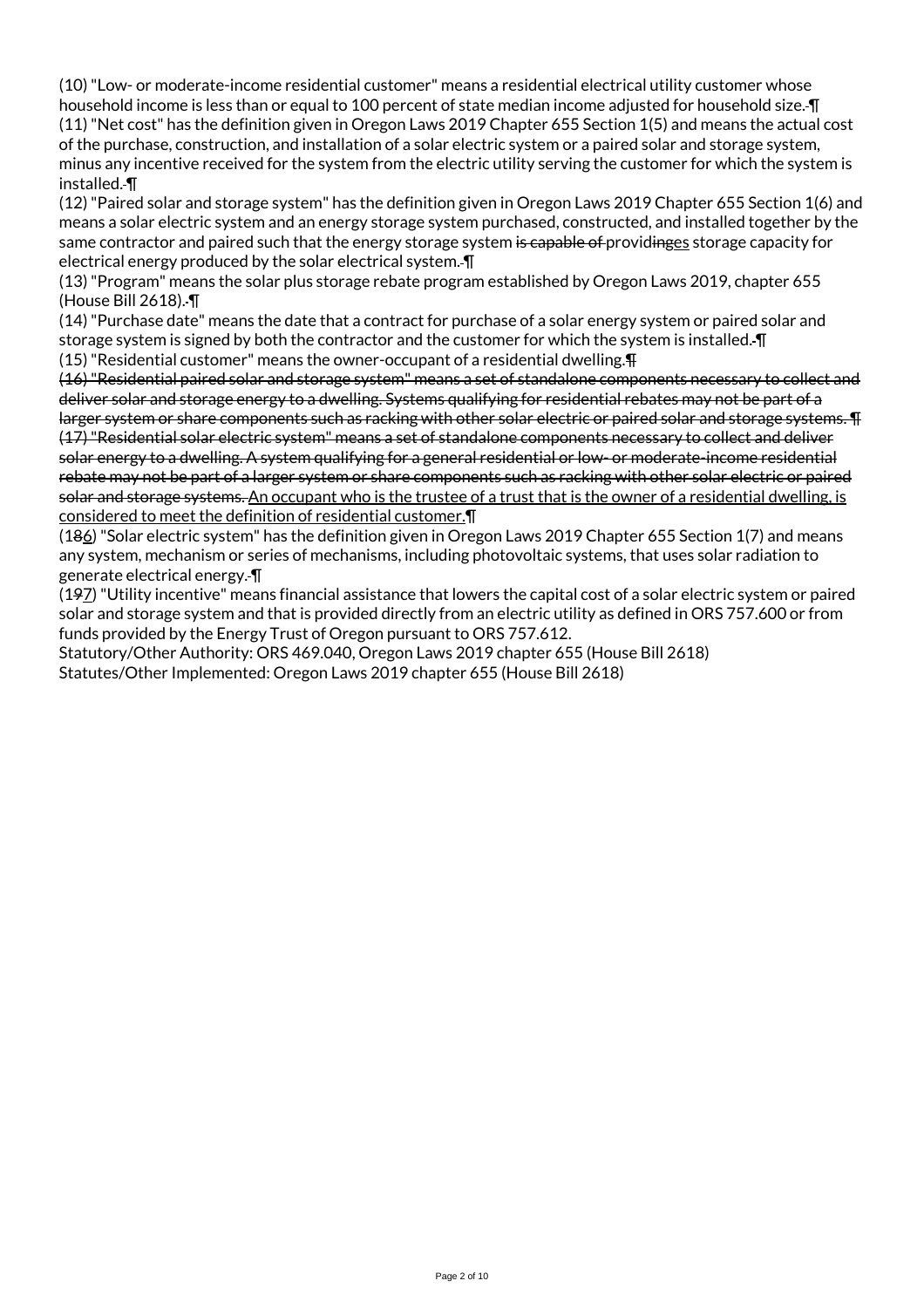# NOTICE FILED DATE: 02/22/2022

RULE SUMMARY: The amendment makes permanent a recent temporary rule and removes rule language requiring that contractors who are Energy Trust of Oregon solar trade allies must have four out of five stars. Instead, contractors who are Energy Trust of Oregon solar trade allies and who are currently eligible to apply for Energy Trust of Oregon rebates would be eligible to register for and make reservations under the Oregon Solar Plus Storage Rebate

Program. This proposed amendment reflects the current status of Energy Trust of Oregon's trade ally certification program.

## CHANGES TO RULE:

#### 330-240-0020

#### Contractor Eligibility

(1) In order to participate in the program, a contractor must meet the eligibility requirements provided in these rules. Once the Department has confirmed a contractor's eligibility, the contractor will receive login credentials to use the software system designated by the Department to receive and track reservation applications. ¶ (2) The Department may begin accepting contractor registrations January 1, 2020. The Department may continue to accept new contractor registrations throughout the duration of the program until all funds allocated to the program have been spent or the sunset of the program, whichever comes first. ¶

(3) A contractor must meet the eligibility requirements listed below and submit appropriate documentation to the Department. The Department will verify the completeness and accuracy of information submitted by a contractor as part of the contractor registration process. ¶

(a) A contractor that constructs or installs a solar electric system or paired solar and storage system, or a subcontractor that constructs or installs a solar electric system or paired solar and storage system on behalf of a contractor that offers such systems for sale, must hold any license, bond, insurance or permit required to construct or install a solar electric system or a paired solar and storage system. The contractor or any subcontractors performing construction or installation must maintain all applicable licenses, bonds, insurance or permits throughout the construction and installation period until the solar electric system or paired solar and storage system is complete. ¶

(b) If the contractor is an Energy Trust of Oregon solar trade ally<del>, the contractor must have at least four stars in</del> the five-sta who is currently eligible to apply for Energy Trust of Oregon incentives on behalf of customers, the contractor is eligible to register for the program and make reservations under the program. Contractors are required to notify the Department within five business days of becoming ineligible to apply for Energy Trust of Oregon rating systemincentives.¶

(c) If the contractor is not an Energy Trust of Oregon solar trade ally, the contractor must meet at least one of the following requirements: ¶

(A) The contractor either holds, or employs an individual holding, the PV Installation Professional (PVIP) certification administered by the North American Board of Certified Energy Practitioners (NABCEP), or the contractor employs both a PV Installer Specialist (PVIS) certified by NABCEP and a person with the NABCEP PV Technical Sales (PVTS) certification. ¶

(B) The contractor is identified as an approved solar PV installer on a list maintained by an electric utility as defined in ORS 757.600 serving customers in Oregon. ¶

(4) The Department reserves the right to verify all applicable licenses, bonds, insurance, permits or certifications of a contractor at any time, including a contractor's status as a solar trade ally with Energy Trust of Oregon. Statutory/Other Authority: ORS 469.040, Oregon Laws 2019 chapter 655 (House Bill 2618) Statutes/Other Implemented: Oregon Laws 2019 chapter 655 (House Bill 2618)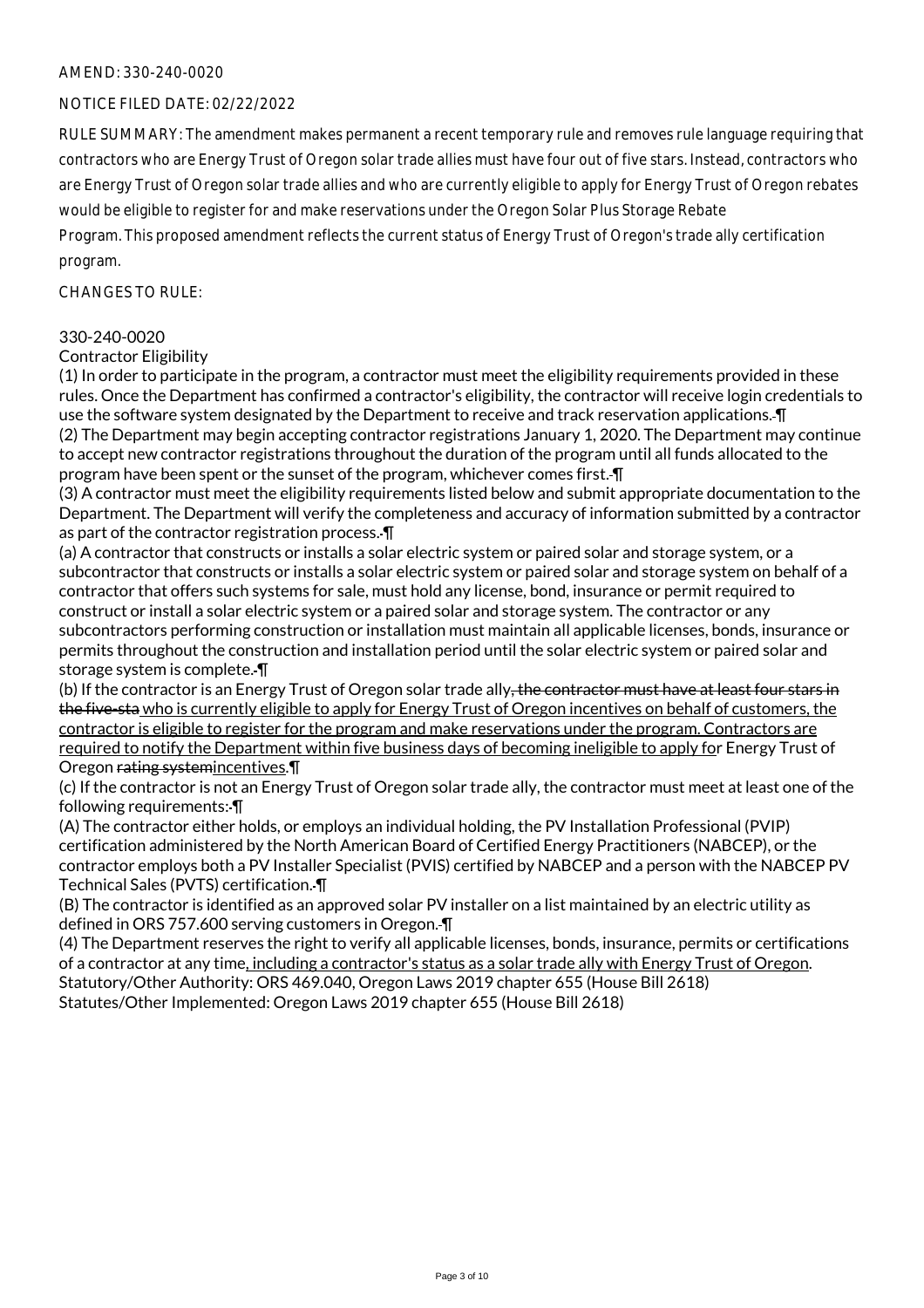# NOTICE FILED DATE: 02/22/2022

RULE SUMMARY: Amendments include information that was formerly in the definitions section. Other amendments allow a solar or paired solar plus storage system to share an AC disconnect and main utility panel; and a photovoltaic array with modules that do not meet the minimum Total Solar Resource Fraction qualifications to still receive a rebate, by counting only the modules that meet the standard in calculating the rebate amount. Additional edits align rule with statute.

 $CHANGESTORUIF$ 

#### 330-240-0030

Project Eligibility

(1) To be eligible for a rebate for the sale, construction, or installation of a solar electric system or a paired solar and storage system, the system must meet the following requirements:  $\P$ 

(a1) The solar electric system or paired solar and storage system must be installed by an eligible contractor. The contractor may use subcontractors in the construction or installation of a solar electric system or paired solar and storage system; however, all firms and individuals working on the construction or installation of a solar electric system or paired solar and storage system, whether working on behalf of the contractor or a subcontractor, must hold any license, bond, insurance or permit required for the work performed. ¶

(b2) In the case of a paired solar and storage system, the solar electric system and energy storage system must be purchased together from the same eligible contractor. ¶

(c3) In the case of a paired solar and storage system, the solar electric system and associated energy storage must be constructed and installed together by the same eligible contractor or a subcontractor working for the eligible contractor, as provided in subparagraph (a), such that the energy storage system is capable of providinges storage capacity for electrical energy produced by the solar electric system. ¶

(d4) In the case of a paired solar and storage system, the system must include a minimum of one kilowatt DC of solar electric nameplate capacity for every five kilowatt-hours of battery storage. *[[*]

(e5) The purchase contract for a solar electric system or paired solar and storage system must be signed on or after January 1, 2020.¶

(f6) A contractor must submit a reservation application before starting construction or installation of a solar electric system or paired solar and storage system in order to be eligible for a rebate.  $\P$ 

(g7) The solar electric system or paired solar and storage system must be installed on real property in Oregon.¶ (h8) The solar electric system or paired solar and storage system must benefit a residential customer or a lowincome service provider as defined in these rules. ¶

 $(i)$  The solar electric system or paired solar and storage system must consist of new equipment.  $\Pi$ (j10) In the case of a solar electric system, the system must contain all components necessary to convert and deliver solar energy into electrical energy for use in a dwelling or commercial application. ¶

(k11) Equipment purchased for a solar electric system or a paired solar and storage system must include a manufacturer warranty covering the following: ¶

(Aa) The photovoltaic inverters for a minimum of five years against manufacturer's defects .¶

(Bb) Photovoltaic modules for a minimum of 20 years against degradation of performance below 80 percent of original output under standard test conditions .¶

(l12) All installations of a solar electric system or paired solar and storage system must include a total system workmanship warranty that covers the installation of solar panels, inverters, racking, patented roof protection systems, roof penetrations, batteries, electrical and mechanical parts, and wiring for the duration of at least five years. ¶

(m13) Any equipment installed as part of a solar electric system or paired solar and storage system must meet industry standards and the technical specifications provided in these rules. ¶

 $(n14)$  The solar electric system or paired solar and storage system must have received all applicable electrical and structural permits from the local jurisdiction and must pass all final inspections conducted by the authority having jurisdiction.-

(o15) The solar electric system or paired solar and storage system must follow electric utility-specific rules and regulations. ¶

 $(p16)$  The Total Solar Resource Fraction ("TSRF") shall be calculated for each PV photovoltaic array and provided to the Department for reporting in the Department's designated software system. The Department reserves the right to request documentation from a solar site analysis tool and to conduct independent verification of TSRF values. If all modules in a photovoltaic array do not meet the minimum TSRF requirement under this section, an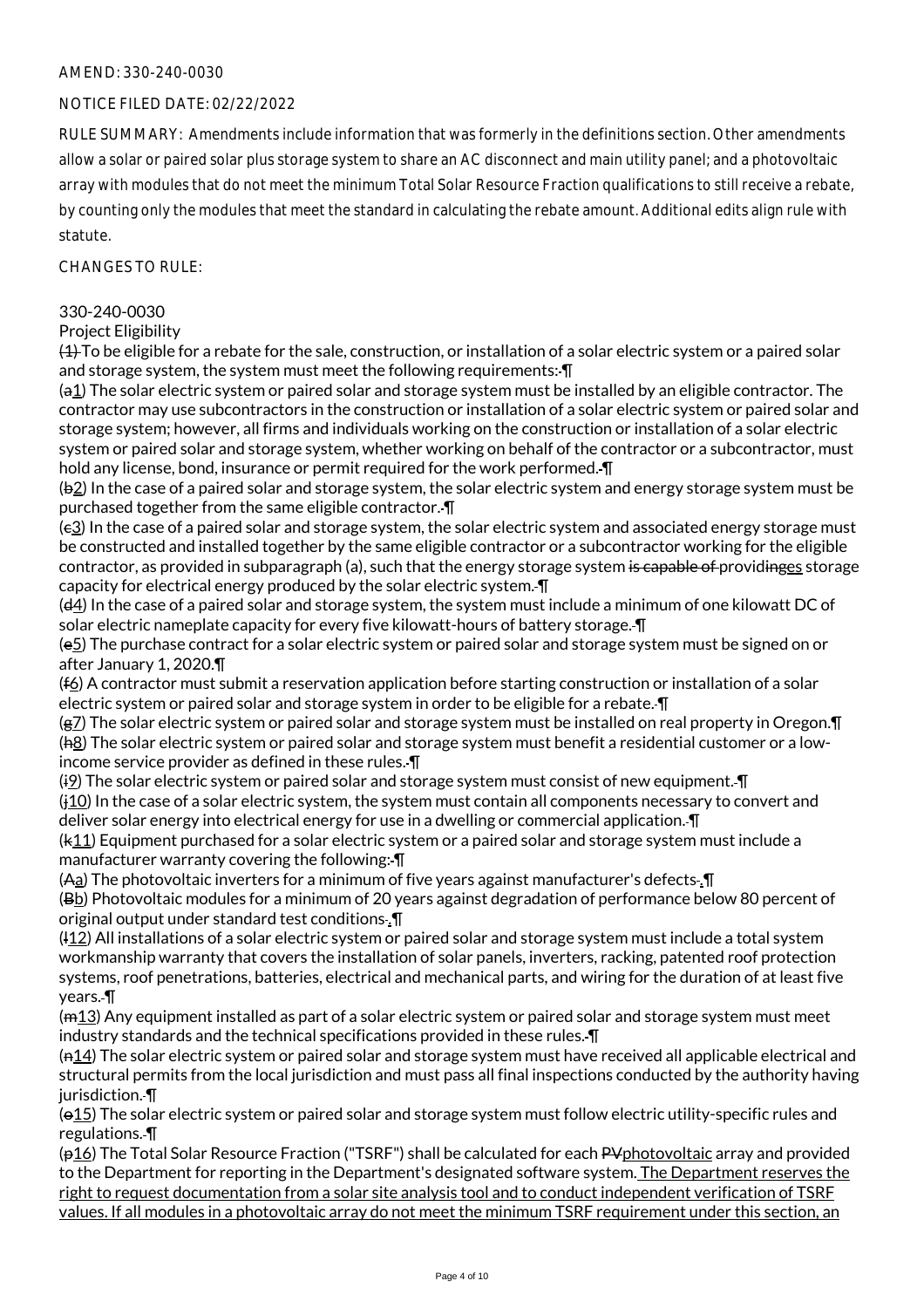eligible contractor may apply for a reservation based on the eligible modules. Only photovoltaic modules that meet the minimum performance standards of this section represent installed capacity for the purpose of solar electric system rebate calculations. All installations must meet the following minimum performance standards. : [ (Aa) For on-site shade analysis the TSRF must be 75 percent or greater at all points on the PVphotovoltaic array.  $\P$ (Bb) For remote shade analysis the TSRF must be 80 percent or greater for the roof plane where the PV array is located. ¶

(C) The Department reserves the right to request documentation from a solar site analysis tool and to conduct independent verification of TSRF values. ¶

(qphotovoltaic array is located.¶

(17) Under no circumstances will more than one rebate be issued under the program for the same solar electric system or paired solar and storage system.¶

(r18) A solar electric system or paired solar and storage system installed for a low -income service provider who is eligible under 330-240-0070 paragraph (34) must be installed on a public building that provides social services to low- or moderate-income individuals, or provides emergency shelter and/or communications in disaster situations.¶

(19) A solar electric system or paired solar and storage system may share an AC disconnect and main utility panel.¶

(20) A solar electric system or paired solar and storage system qualifying for residential rebates may not be part of a larger system or share components such as racking with other solar electric or paired solar and storage systems.

Statutory/Other Authority: ORS 469.040, Oregon Laws 2019 chapter 655 (House Bill 2618)

Statutes/Other Implemented: Oregon Laws 2019 chapter 655 (House Bill 2618)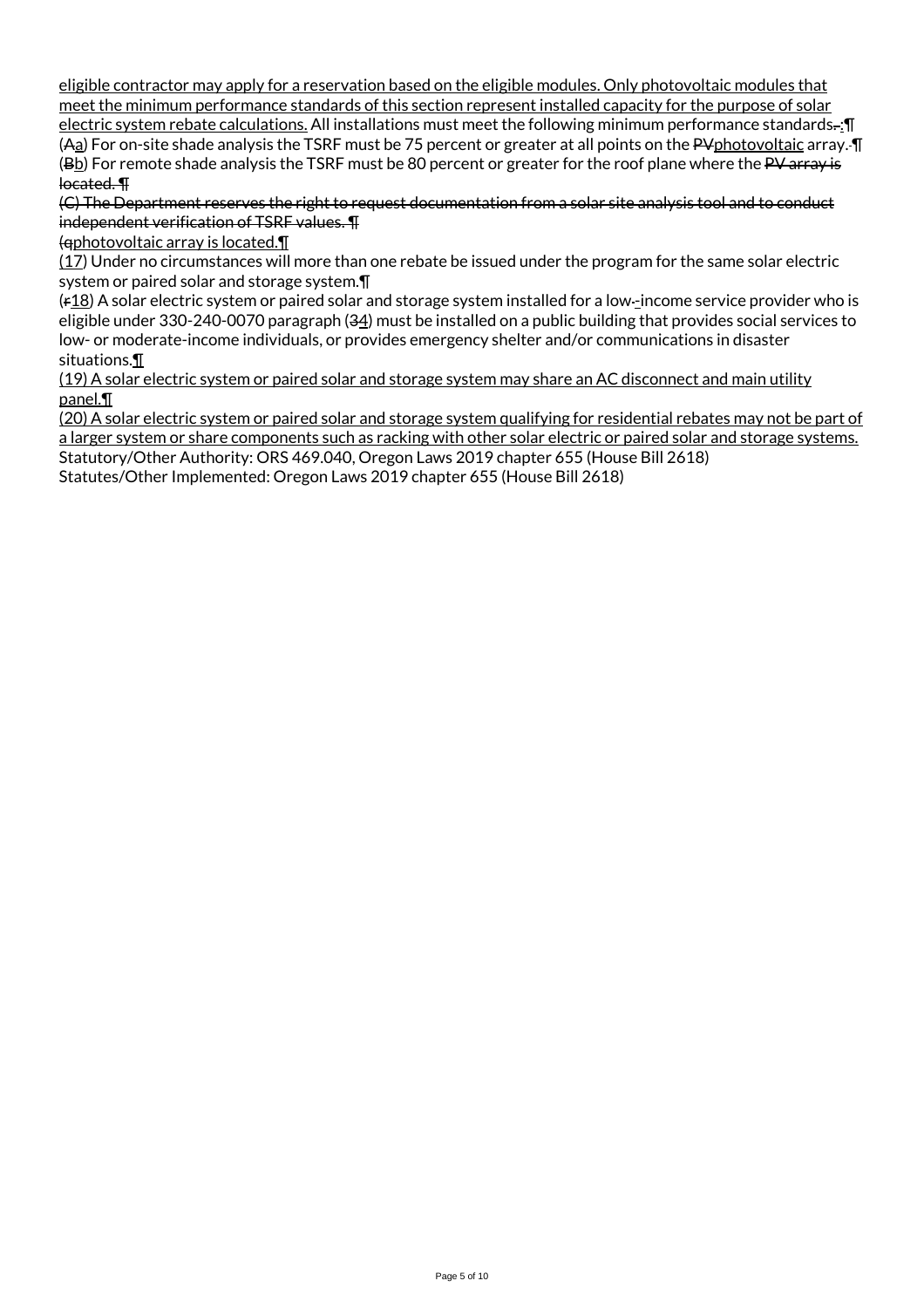# NOTICE FILED DATE: 02/22/2022

RULE SUMMARY: Amendment adds the option of submitting a federal tax transcript as evidence of low- or moderateincome eligibility under the program.

CHANGES TO RULE:

# 330-240-0060

Low- or Moderate-Income Residential Customer Eligibility

(1) In order to qualify for the rebate rate offered under the program for low- or moderate-income residential customers, the homeowner where the installation will be located must provide proof of eligibility. Proof of eligibility shall be provided in the following ways:¶

(a) A homeowner will be considered eligible if the Department verifies with the Oregon Housing and Community Services Department that the homeowner is eligible for one of the following Oregon Housing and Community Services Department programs: ¶

(A) Low Income Home Energy Assistance Program (LIHEAP) .¶

(B) Oregon Energy Assistance Program (OEAP) .¶

(C) Low Income Weatherization Assistance Program (LIWAP) .¶

(b) A homeowner will be considered eligible if the homeowner provides the Department an eligibility notice for the homeowner's household that has been received in the past seven months for one of the following Oregon Department of Human Services or Oregon Health Authority programs: ¶

(A) Supplemental Nutrition Assistance Program (SNAP) .¶

(B) Oregon Health Plan (OHP) (Medicaid) .¶

(C) Children's Health Insurance Program (CHIP; this option is available only for households consisting of six or fewer people) .¶

(c) A homeowner will be considered eligible if the homeowner provides the Department with an US Internal Revenue Service or Oregon Department of Revenue tax transcript for each tax filer residing at the household for the most recent tax filing year immediately preceding the current year, or the transcript for the year prior if the tax return for the most recent tax filing year has not yet been filed, that demonstrates their household income is less than or equal to 100 percent of state median income adjusted for household size.¶

(2) The Department will provide low- or moderate-income eligibility certification forms to contractors. For each installation where the customer claims eligibility for the rebate rate for low- or moderate-income residential customers, all legal owners of the property must sign the form, certifying that the information is accurate. The contractor must submit a scanned copy of the form and accompanying documentation under paragraph (1)(b) or paragraph (1)(c), if applicable, to the Department as part of the reservation application.

Statutory/Other Authority: ORS 469.040, Oregon Laws 2019 chapter 655 (House Bill 2618)

Statutes/Other Implemented: Oregon Laws 2019 chapter 655 (House Bill 2618)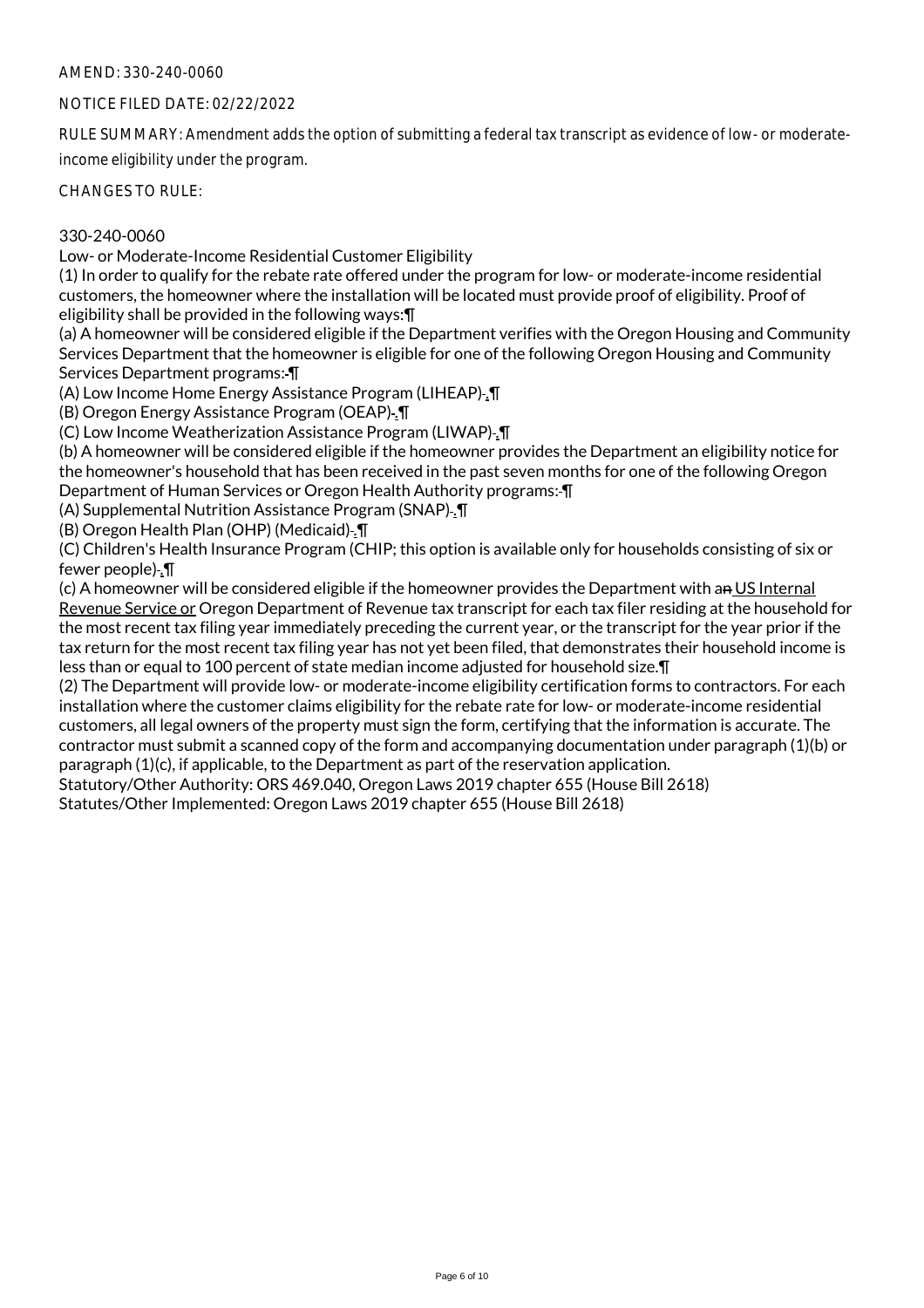# NOTICE FILED DATE: 02/22/2022

RULE SUMMARY: Rule change adds a Low-Income Service Provider category of owners of a solar or solar and storage system that offsets electric utility expenses incurred by low-and-moderate income tenants and is located on a dwelling that has received public assistance under a housing development or rental assistance program administered by the Oregon Housing and Community Services Department.

CHANGES TO RULE:

## 330-240-0070

Low-Income Service Provider Eligibility

OrganizationNonresidential customers eligible as a "low-income service provider" under the program include the following:¶

(1) A developer or owner of affordable multifamily housing eligible to receive public assistance under one or more housing development or rental assistance programs administered by Oregon Housing and Community Services. ¶ (2) The owner of a solar electric system or paired solar and storage system that:¶

(a) Is located on, and generates electrical energy for, a dwelling that has received public assistance under one or more housing development or rental assistance programs administered by the Oregon Housing and Community Services Department; and¶

(b) Offsets electric utility expenses incurred by one or more low- and moderate-income tenants.¶ (3) A community service organization, which is a public or tribal entity, or a private entity organized under section 501(c) of the federal tax code, whose primary purpose is to offer health, dental, social, financial, energy conservation, or other assistive services to individuals or households with incomes at or below 100 percent of the state median income by household size. Examples of eligible organizations include health or dental clinics, food banks, homeless shelters, childcare centers, senior citizen centers, and community action partnership agencies that serve low- or moderate-income individuals and households, or as approved by the Director. The entity must provide documentation to the Department that it provides assistive services to low- or moderate-income individuals. Accepted documentation may include but is not limited to the receipt of public funding for the purpose of providing assistive services to low- or moderate-income individuals or families or the receipt of philanthropic funding that advances a mission to serve low- or moderate-income individuals. A private organization claiming eligibility as a low-income service provider under this subparagraph must provide sufficient information to allow the Department to determine the organization's eligibility by providing documentation to the Department that it provides assistive services to low- or moderate-income individuals.¶

(34) A tribal or local government entity such as a city, county or school district which uses public buildings to provide social services to low- or moderate-income individuals, or to provide emergency shelter and/or communications in disaster situations. The entity must provide documentation to the Department that it provides social or emergency services to low- or moderate-income individuals. Accepted documentation may include but is not limited to the receipt of public funding for the purpose of providing assistive services to low- or moderateincome individuals or families or the receipt of philanthropic funding that advances a mission to serve low- or moderate-income individuals.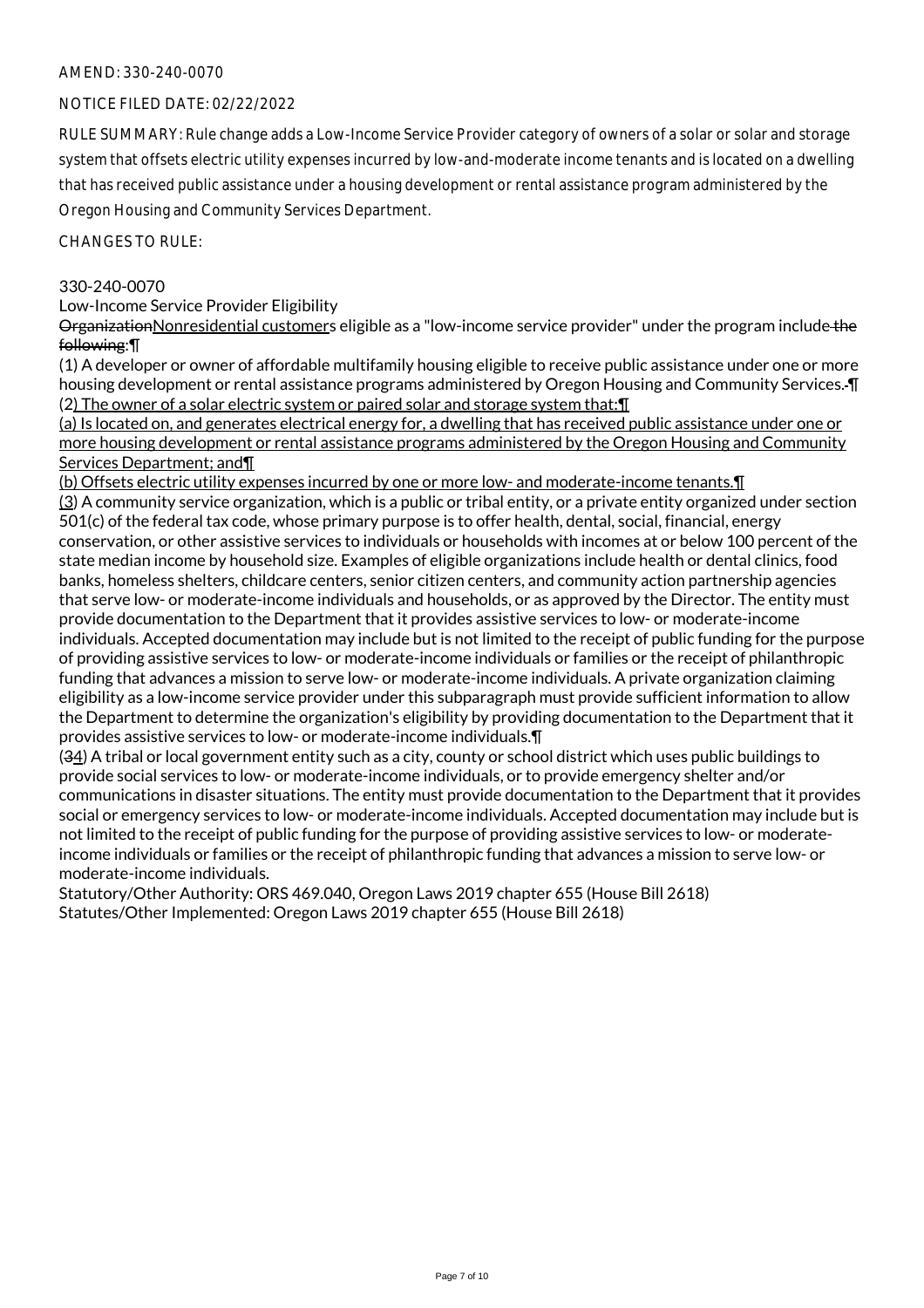# NOTICE FILED DATE: 02/22/2022

RULE SUMMARY: The amendment states the point that funds are reserved.

CHANGES TO RULE:

# 330-240-0120

Reservation Process

(1) Contractors must submit an application to reserve a rebate for a solar electric system or a paired solar and storage system using the Department's designated software system. The Department will begin accepting reservation applications on January 22, 2020, from contractors who have established eligibility under the program for contracts entered into on or after January 1, 2020. The schedule for the availability and allocation of rebate funds by customer category is specified in 330-240-0150.¶

(2) The following information about an installation must be provided to the Department to make a reservation application: ¶

(a) Name of customer .¶

(b) Whether the installation benefits a residential customer or a low-income service provider .¶

(c) Address of installation and unit number, if applicable .¶

(d) Size of the solar electric system .¶

(e) System specifications of the solar electric system, as listed in the Department's software system. I

(f) Total Solar Resource Fraction, or TSRF, for the photovoltaic array .¶

 $(g)$  Size of the energy storage system, if applicable.  $\P$ 

(h) System specifications for the energy storage system if applicable, as listed in the Department's software system .¶

(i) For a residential customer, whether the customer claims to be qualified as low-income or moderate-income .¶ (j) Eligible project cost for solar electric system .¶

(k) Eligible project cost for energy storage system, if applicable .¶

(l) Whether the project will receive a utility incentive .¶

(m) Amount of utility incentive, if applicable .¶

(n) Date of contract signed between customer and contractor .¶

(o) Copy of the signed contract .¶

(p) Other information as requested by the Department.  $\P$ 

(3) Reservation applications for low-income service providers must provide the following information in addition to the information in paragraph (2): ¶

(a) For multifamily affordable housing: the state and/or agencies which have awarded public subsidies to the project, the number of units in the project, and the projected occupancy date .¶

(b) For low-income service providers other than multifamily affordable housing: documentation required to verify the organization's eligibility consistent with program rules. ¶

(4) The Department's software system will confirm receipt and will give each reservation application a time and date stamp signifying the time and date the initial reservation application is received. The Department will review reservation applications in the order that they are received, based upon the time and date stamp. The Department will provide written notice to the contractor once a reservation application has been approved or denied. Subject to the availability of funds, program funds will be reserved for a project following departmental approval of a reservation request.¶

(5) A reservation for a residential customer installation is valid for 180 days unless extended under OAR 330-240- 0130. If a rebate is not claimed within 180 days and the reservation is not extended, the reservation will no longer be valid. ¶

(6) A reservation for a low-income service provider installation is valid for one year unless extended under OAR 330-240-0130. If a rebate is not claimed within one year and the reservation is not extended, the reservation will no longer be valid.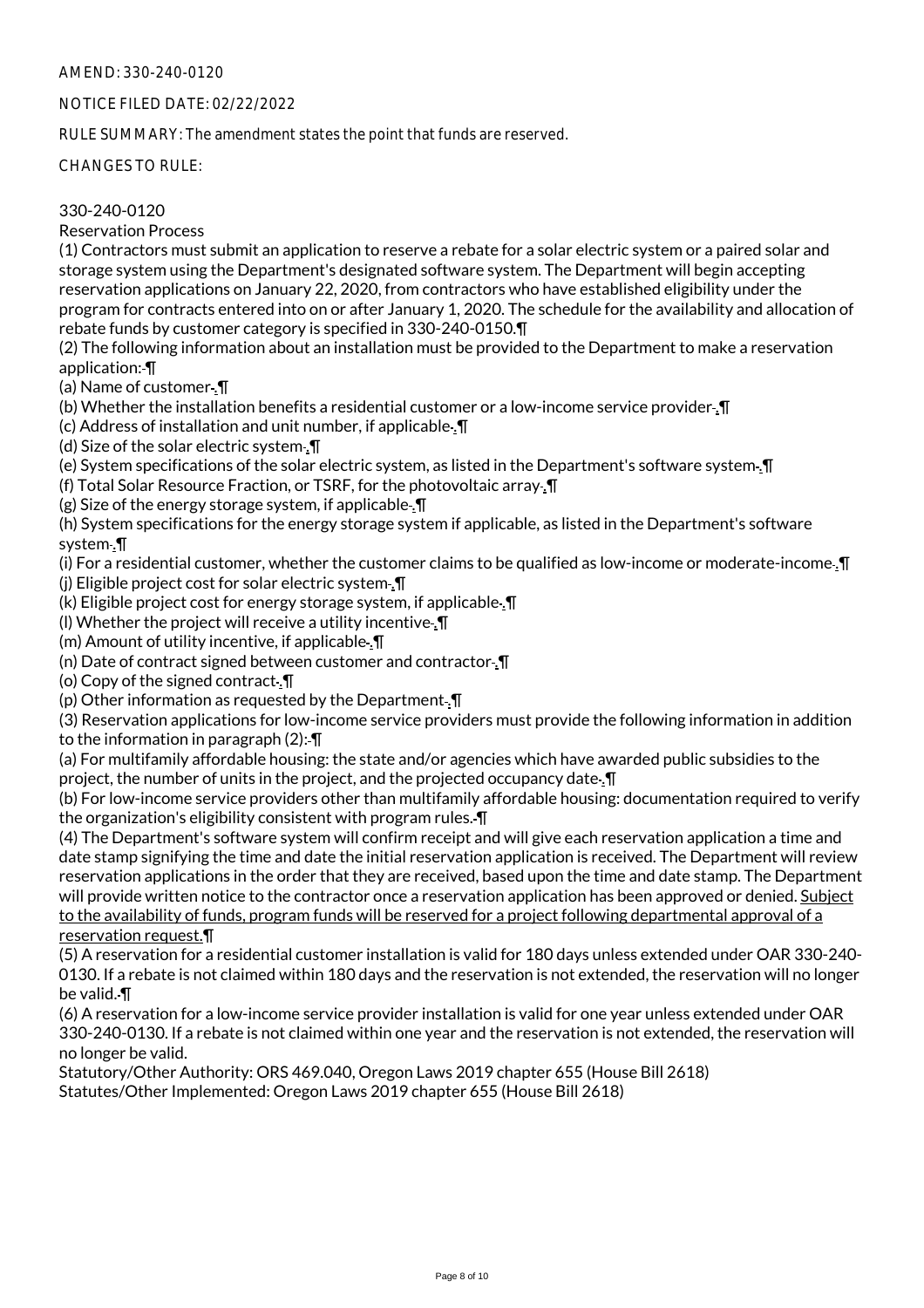# NOTICE FILED DATE: 02/22/2022

RULE SUMMARY: The amendment grants one further 180 day extension to rebate reservations.

CHANGES TO RULE:

# 330-240-0130

Amending or Extending a Reservation

(1) A contractor may make changes to system size or specifications for a solar electric system installation or a paired solar and energy storage system installation after submitting a reservation application and before claiming a rebate. ¶

(2) If a contractor increases the size of an installation for which a reservation application was previously submitted, such that the customer is eligible for a larger rebate amount than the initial reservation application, the increase in rebate amount is subject to availability of funds as of the date the amended application is approved by the Department. ¶

(3) If a contractor adds energy storage to a solar electric system already having a reservation for a rebate under the program, such that the installation becomes a paired solar and storage system, the contractor must submit a new reservation application which will receive a new time and date stamp in the Department's software system. The rebate amount for a paired solar and storage system under this paragraph is subject to availability of funds as of the date the new reservation application for the paired solar and storage application is approved by the Department. ¶

(4) At the end of the 180-day reservation period, the Department may grant one 180-day extension to each reservation upon request for any reason. At the end of the 360-day extended reservation period, one final

additional 180-day extension may be granted to each reservation upon request for any reason.¶ (5) The Department may grant additional 180-day extensions for a reservation for a low-income service provider upon the contractor submitting documentation that the project is making progress toward completion. Such documentation could include evidence that the project is meeting construction benchmarks or maintains valid site construction permits.